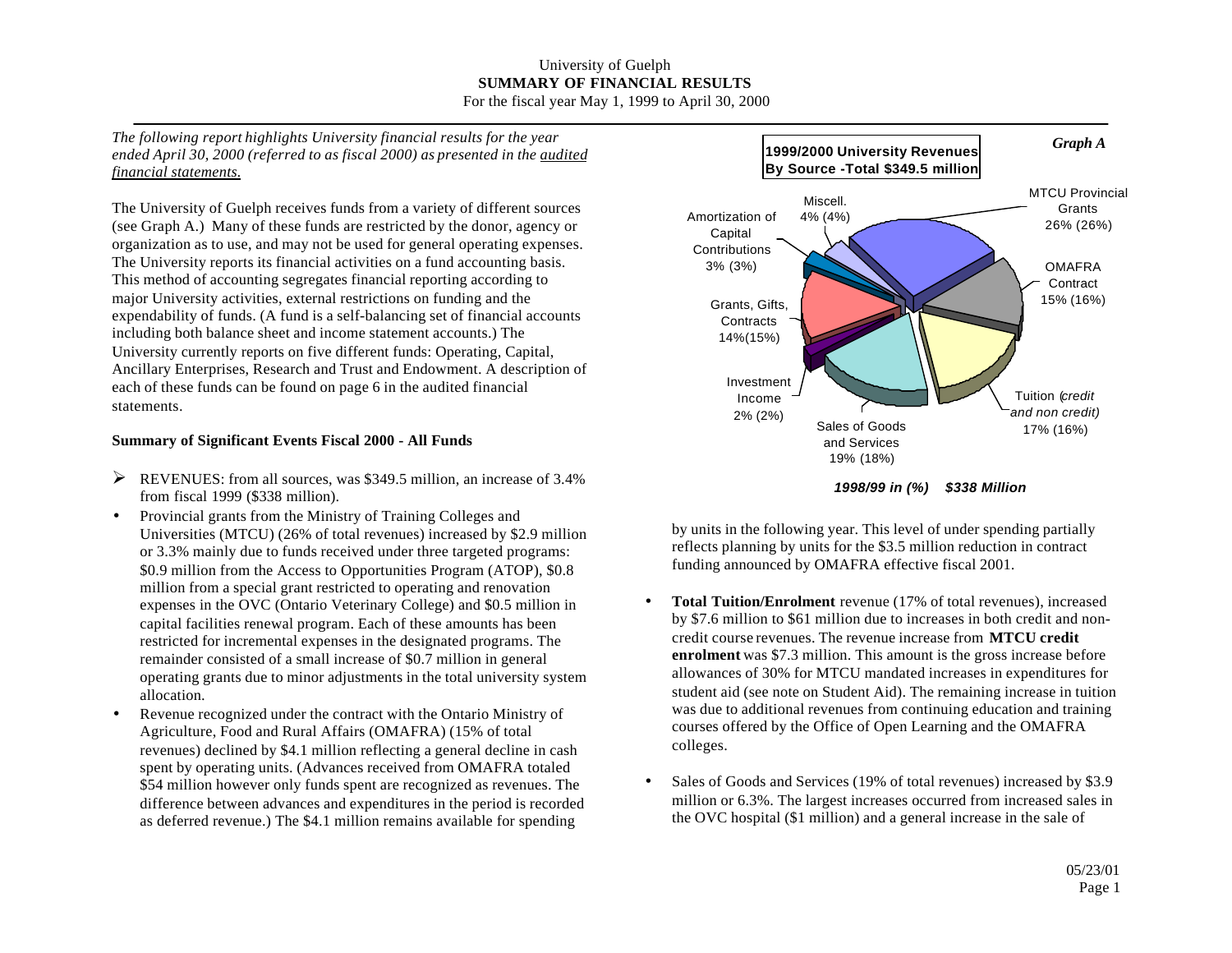### University of Guelph **SUMMARY OF FINANCIAL RESULTS** For the fiscal year May 1, 1999 to April 30, 2000

produce/livestock/services under the OMAFRA contract - \$0.6 million. In addition, a net increase of \$1.7 million in revenues was realized by all Ancillary Enterprises (see detail on page 6). The balance of \$0.9 million was a net increase in revenues from a variety of activities such as laboratory and health services cost recoveries in the Operating Fund.

- $\triangleright$  EXPENSES in all funds totaled \$332.7 million (see Graph B), an increase of 2.7% from fiscal 1999 (\$324 million)
- Salaries (55% of total expenses) increased by \$5.2 million or 2.9% mainly due to the impact of negotiated salary agreements.
- Benefits (5% of total expenses) consist of both pension related and nonpension employer costs. On a cash basis employer non-pension benefits costs increased by 8.9% to \$23.3 million (1999 \$21.4 million). Offsetting this increase was a non-cash credit of \$7.4 million as a result of the calculation of "pension expense". The calculation of pension expense (a non-cash item required by the C.I.C.A. Canadian Institute of Chartered Accountants for financial statement purposes only) is based on accrued service obligations and interest on pension plan surpluses. In the last four fiscal years including fiscal 2000, pension expense was historically low due to large pension plan surpluses mainly generated by higher than average market returns on pension assets. Over time, surpluses will decline as investment results return to levels more consistent with assumptions. As this occurs pension expenses will increase to levels greater than contributions. In anticipation of the increased pension expense, for financial statement purposes, the University follows the practice of charging/crediting, each year, an amount approximating the difference between contributions and the pension expenses. This difference (\$7.4 million in fiscal 2000) is recorded as a pension appropriation in the Operating Fund balance (refer to Statement 3, page 4 in the audited financial statements.)
- Operating Expenses (28% of total expenses) increased by \$3.1 million or 3.8%. The increase is due to no one single event. Purchases of equipment supplies and services increased due to a general increase in costs from both increased enrolments and research activity.
- Total University spending on 'Scholarships and Bursaries**'** increased by \$2.1 million or 27% to \$9.974 million over fiscal 1999. \$1.4 million or 67% of this increase was funded from tuition revenue increases in the Operating Fund. The remaining increase in total student assistance was the result of increased spending from endowments due to



implementation of the ACCESS program (see following section on Endowments). This spending reflects a 117% increase in student aid funding since 1996/97 and now equals approximately 18.5% (11% in 1997) of total credit tuition revenues (refer to Graph C).



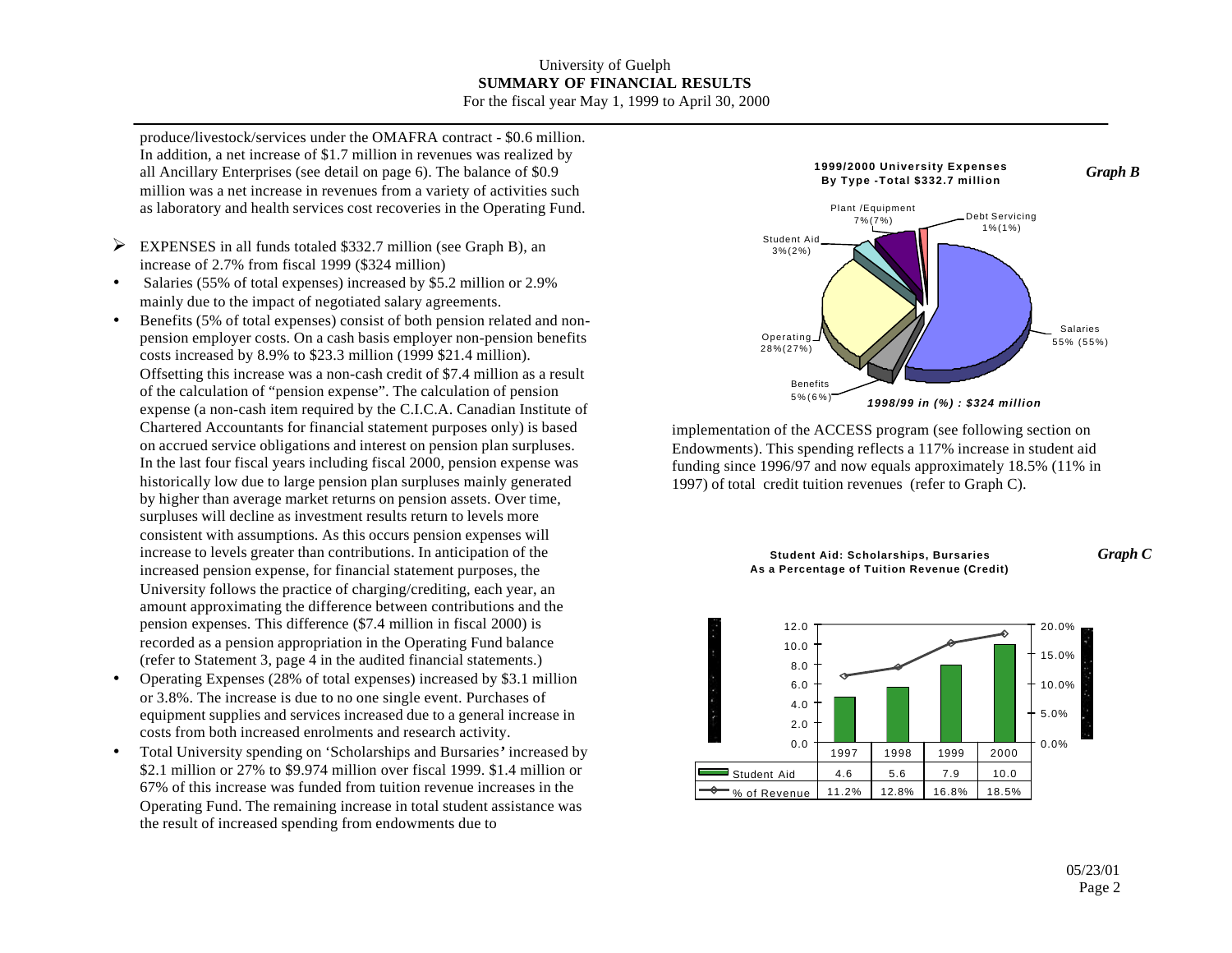### **ENDOWMENTS:**

The Endowment Fund (total investments of \$118.5 million) is composed of **restricted** segregated funds provided by external benefactors or established by the Board of Governors. Only investment income earned on these funds, after having provided for inflation protection and in specific cases growth, may be expended for the designated purpose. The Endowment Fund consists of two major groups of investments each with different spending objectives: the Heritage Fund (investments of \$33.1 million) and the General Endowment Fund (investments of \$85.4 million).

The Heritage Fund was created in 1991 by a declaration of trust of the Board of Governors with the sole intention that the capital of the Fund will be held in perpetuity for University strategic purposes. The main sources of growth for the Fund are proceeds of University real estate sales and leases from designated properties and investment income earned on the capital of the Fund. Distributions from the Fund are made in accordance with a formula based on a five-year average of market returns after having provided for inflation protection and growth. Management of the Fund was delegated by the Board of Governors to a Board of Trustees.

The General Endowment Fund contains all remaining University endowments consisting of primarily external and Board designated donations directed for student aid.

• In total, the **market value** at April 30th of all endowment **investments** had increased by \$10.9 million from \$107.6 million in 1999 to \$118.5 million in 2000 or 10.1% (refer to Graph D).

The increase in market value is the result of both investment returns and increased capital additions net of cash required for disbursements (in accordance with restrictions). Market investment returns were improved significantly from 1999 when results were negatively impacted due to general market conditions Fiscal year 2000 investment returns were approximately 7.5% (-0.2% in 1999) for the Heritage Fund and 10.6% (4.5% in 1999) for the General Endowment Fund.



*Note. All values include equity in the Cutten Club- \$3.3 million at April 30 2000.*

• **Endowment Investment Income:** The University's endowment management policy uses long-term investment assumptions in which investments are averaged over a moving four-year period in determining both investment performance and disbursement targets. The annual spending rate of the General Endowment Fund is restricted, (currently 5%). Each year the difference between actual returns and the disbursement rate is accumulated in the endowment fund to provide for capital protection and growth and if required to supplement annual returns to meet the disbursement targets. Total endowment investment income from endowments was \$10.3 million (1999 \$2.4 million) Although under accounting rules for financial statement presentation, the Endowment Fund records no direct revenues or expenses, approximately \$5.7 million of the total investment earnings were made available for disbursement. The balance of \$4.6 million was added to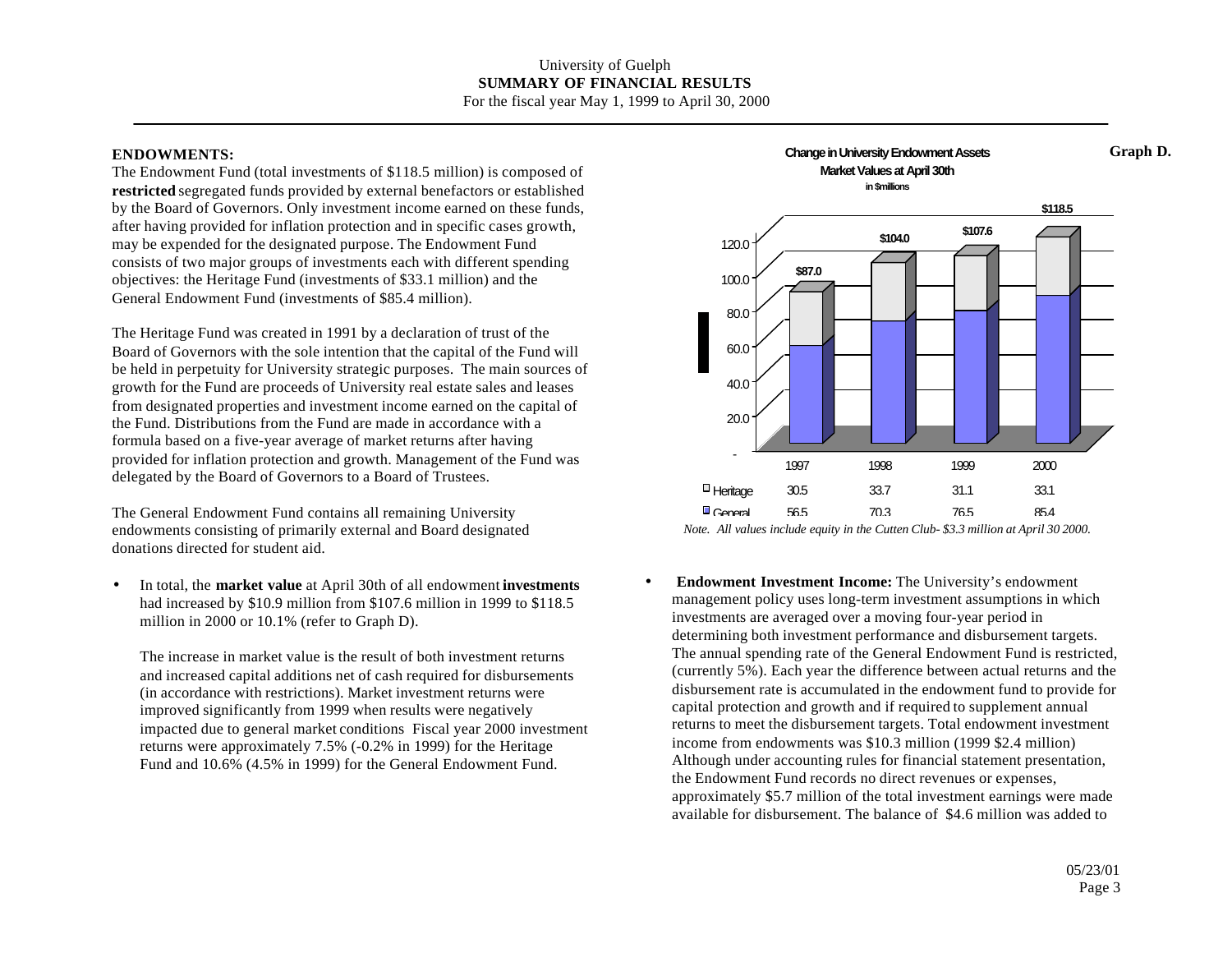### University of Guelph **SUMMARY OF FINANCIAL RESULTS** For the fiscal year May 1, 1999 to April 30, 2000

the endowment to provide for future inflation protection and growth. (see Graph E).

**Graph E.**

## **Allocation of Endowment Investment Income**



• **Endowment Contributions:** Endowment Contributions record the annual impact on the Endowment Fund of capitalized investment income, new donations and any equity accounting adjustments due to the University's ownership interests in GUARD and the Cutten Club.

Total endowment contributions for the fiscal 2000 of \$12.0 million were significantly higher when compared to 1999 results of \$1.9 million. (In 1999, endowment contributions from investment were significantly below normal as a result of lower investment income due to general equity market conditions.)

Of the total fiscal 2000 increase of \$12.0 million, \$4.6 million was due to investment income endowed to provide for capital protection (see previous note). \$0.6 million were funds transferred to the Heritage

Fund from Real Estate net proceeds and \$6.8 million was due to additional donations to capital received during the year. \$4.1 million of these donations were received under the **'Access Fund' or Ontario Student Opportunities Trust Fund** program. In 1996 the province announced an incentive program directed at raising external donations to be endowed in support of financial needs-based student aid. Under this program the province agreed to match dollar for dollar external donations pledged by March 31, 1997 and received by March 31, 2000. To the end of fiscal 2000 and the completion of the fund raising portion of the program, total cash contributions received or pledged had reached \$20.4 million made up of equal parts of private donations and 'matching' provincial funds. (Endowed contributions are recorded as a direct increase to the **Endowment Fund** and not revenue**,** for accounting purposes)

• With the completion of the ACCESS program and related investment income now some 67% of the total University endowment is designated for student aid. (see Graph F)

#### **Graph F.**

#### **Distribution of Endowed Fund Balances 67% of total University Endowments for Student Aid**



\* "Other" includes the University's equity in the Cutten Club and research endowments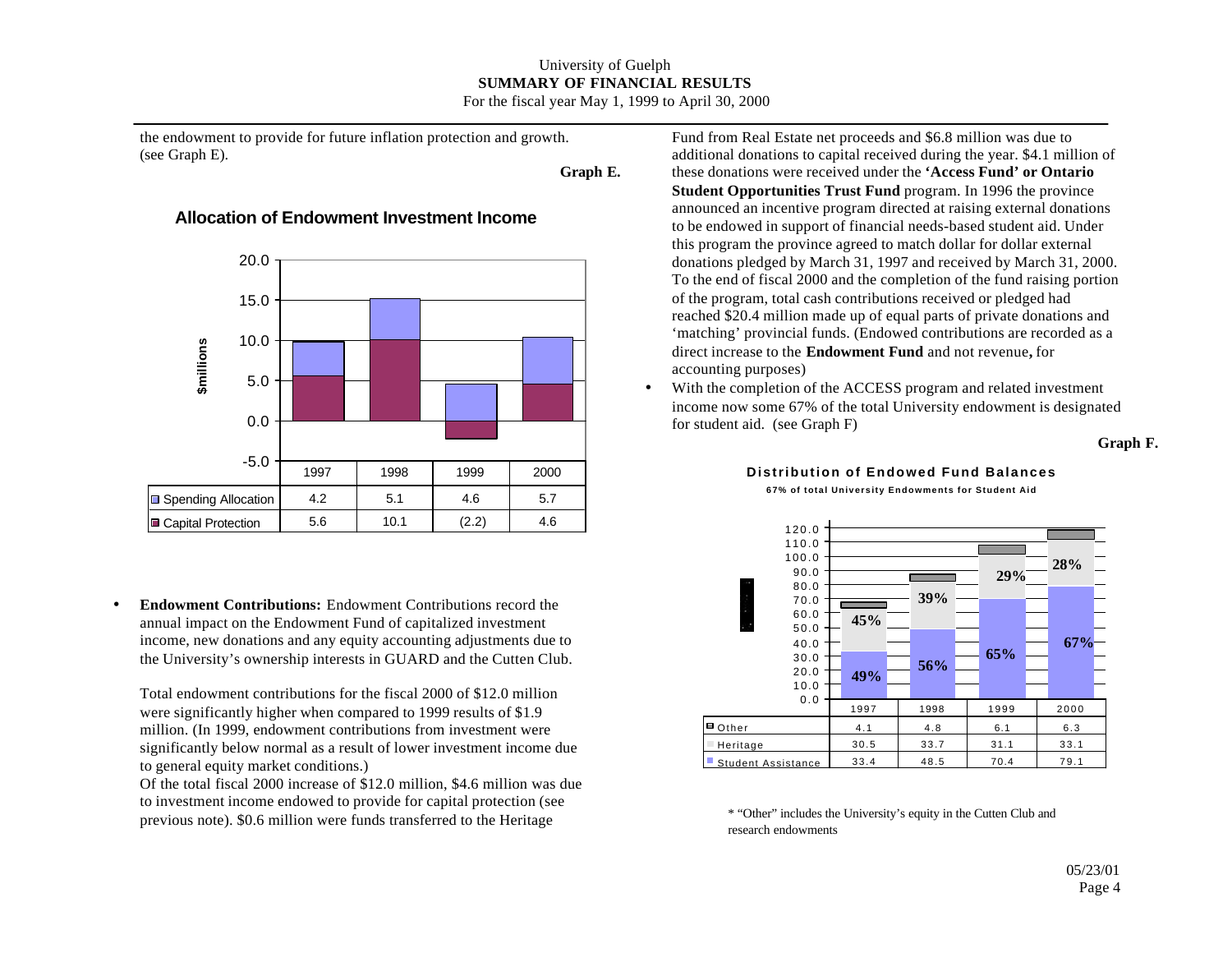# ÿ **Capital Fund:**

**Financial Statement Presentation**: In the audited financial statements, the Capital Fund records all of the University's capital building, equipment and library acquisition costs for all funds except for Ancillary Enterprises. For financial statement purposes only, revenues in the Capital Fund, do not record capital contributions until the related capital asset is amortized. (Until recognized as revenues, external capital contributions are recorded as deferred contributions in the liability section of the statements.) The major expense of the Capital Fund is the amortization (or depreciation) of capital asset costs. Acquisition costs of capital assets are accumulated in four major asset classes; building, equipment, land improvements and library books. Expenses are charged (amortized) in the Capital Fund over the estimated useful life of each asset class (refer to the Financial Statements, page 7, for the amortization period of each asset class).

- In the equity section or Fund Balance of the Capital Fund the account 'Investment in Capital Assets' records the net book value less any debt or restricted contributions associated with capital assets. This represents the University's residual equity in its capital assets.
- In the fiscal 2000 **financial statements** there were no significant changes to Capital Fund income or expenses when compared to 1999. The net book value of Capital Fund assets increased by \$7.0 million to \$195.9 million reflecting acquisitions and work-in-progress in several large building/renovation projects of \$25.2 million (details in following note) less capital asset amortization of \$18.2 million.

The following describes the major capital acquisition and funding activity that occurred during the year. Although this activity is not apparent in the audited financial statements, it is reflected in the cash flow, additions and deletions related to capital assets.

- **Major capital contributions received (total \$50.2 million)**;
- 1. Facilities renewal grants totaling \$2.7 million were received from MTCU. This reflected a significant one-time increase from the normal annual contribution received from the province (\$1.035 million) intended to address deferred maintenance repairs and renovations for the campus physical plant infrastructure. Given University buildings age and usage and past deficiencies in

funding, of at least \$60 million in deferred maintenance costs have been estimated. Facilities renewal funding is therefore normally allocated to deal with the highest priority items such as safety and emergency repairs.

- 2. The University received \$45.0 million under the Super Build Fund. Announced by the province in 1999, this program was designed to address both enrolment increases and facilities renovation needs in Ontario. The University has designated these funds for the construction of a major science and learning complex. During the planning stage of this facility, the funds received have been invested in cash and short-term deposits and fixed income securities. (In accordance with Super Build guidelines, investment returns on these funds are restricted for use toward the project construction costs, refer to note 18 on page 16 of the Financial Statements). The Super Build investment accounts for \$42.7 million of the total increase of \$54.1 million in University Investments (the remainder of the total increase in investments of \$11.4 million was accounted for by Endowments – see previous section on Endowments).
- 3. Remaining capital receipts of \$2.5 million are the result of capital purchases primarily from research grants and contracts such as the CFI (Canada Foundation for Innovation).
- **Major acquisitions/disbursements (\$25.1 million**) recorded in the capital fund during the year included:
	- 1. \$4.1 million for the new addition to the Thornbrough building funded from ATOP (Access to Opportunities Program) grants and enrolments.
	- 2. \$1.4 million in costs incurred to renovate Mills Hall (to be funded by Student Housing Services)
	- 3. Major equipment purchases and renovations funded by both departmental transfers from the Operating Fund and external research grant/contract funding transferred from the Research and Trust Fund -\$10.8 million (1999 -\$11.7 million).
	- 4. Minor capital renovations and maintenance projects including research infrastructure -\$4.5 million ( 1999 - \$1.5 million) funded from specific provincial and federal grants.
	- 5. Library acquisitions \$4.3 million (1999 \$4.2 million).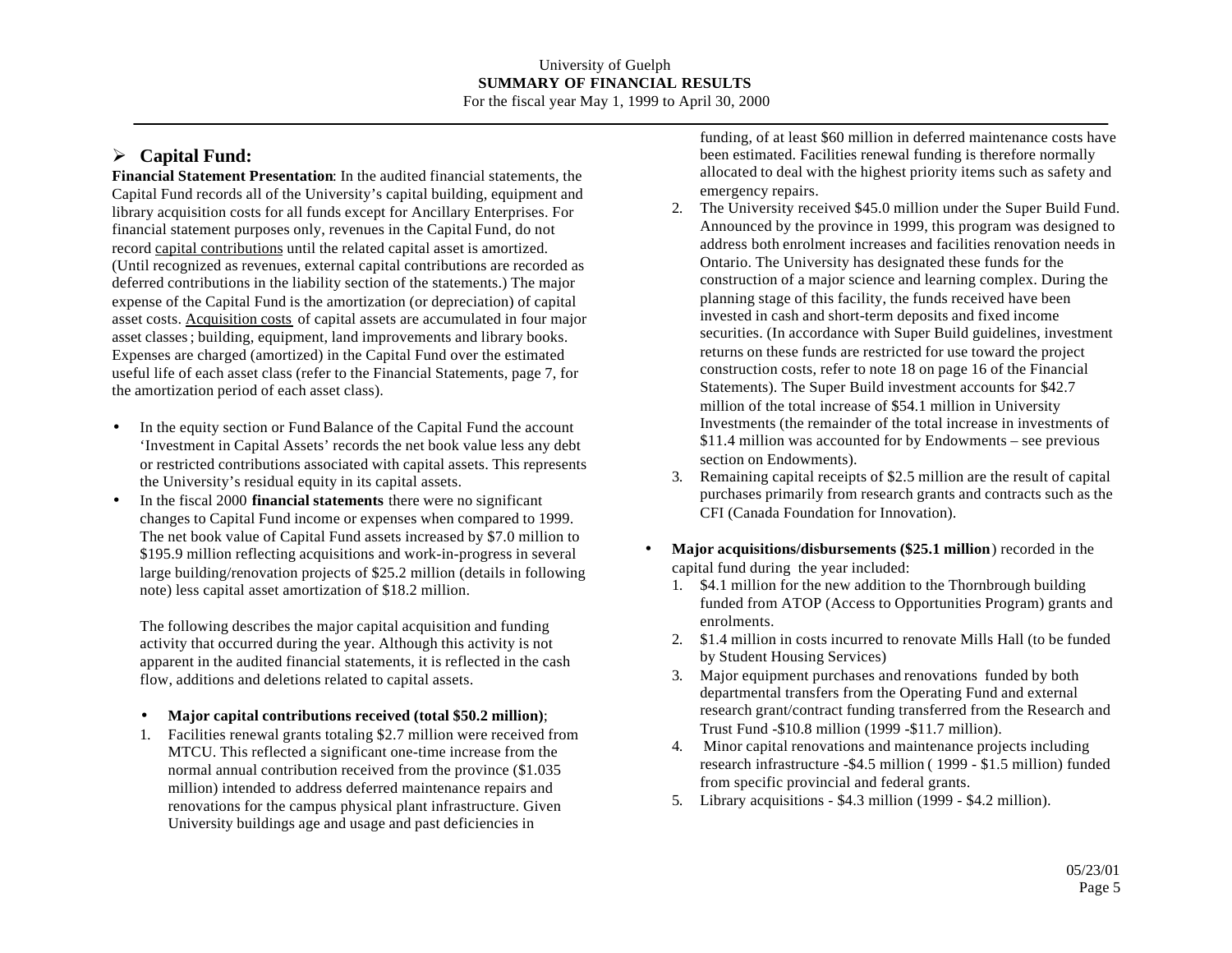.

## ÿ **The Research and Trust Fund:**

This fund reports contributions primarily by outside organizations in the form of **restricted** research contracts and grants. Although reported as one fund on the financial statements, the Research and Trust Fund consists of about 4,000 individual accounts that record both revenues and expenses for each grant, contract or special purpose. Major sources of funding include federal research grants such as those from NSERC (Natural Sciences and Engineering Research Council), SSHRC (Social Sciences and Humanities Research Council ) and MRC (Medical Research Council) and contracts from industry for sponsored research projects. In fiscal 2000, the University started to receive significant funding (approximately \$10 million) under the Canada Foundation for Innovation program (CFI). Under this program the University is expected to receive over \$83.0 million over the next several years from federal (40%), provincial (40%) and private sector (20%) contributions. Funds are designated for specific research projects. **Graph G.**



Additional major expenditures in this fund included scholarships and bursaries of \$5.5 million funded from both annual donations and endowment investment income transferred to this fund from endowments for disbursement.

It is important to note that this fund records only a portion of the estimated total University research activity of \$80 million in fiscal 2000. The balance is funded as part of the OMAFRA contract .

- revenues recognized in the financial statements in this fund increased by \$1.6 million or 3% to \$53.1 million (\$51.5 million in 1999). On a purely cash flow basis, research receipts, excluding the OMAFRA contract, totaled \$54 million (refer to graph). This reflected an increase of \$11.4 million in contract contributions when compared to 1999, received primarily from the CFI program. (Note because research receipts are mainly restricted by the contributor, they are not recognized as revenue until spent in accordance with C.I.C.A rules for financial statement reporting.)
- Expenditures in this fund increased in proportion to revenues reflecting the restricted nature of these revenues.

# ÿ **The Ancillary Enterprises Fund:**

**The Ancillary Enterprises Fund** with revenues of \$50.2 million or 14% of total University revenues (1999 revenues of \$49.1 million) reports activities of the University not directly related to academic and infrastructure reported in the Operating Fund. Ancillary units are responsible for any operating shortfalls, capital amortization costs, interest costs and all other support costs incurred in their operations. Individual annual budgets are prepared and approved for each of these operations. Results by unit are detailed in Schedule 1 of the annual audited financial statements

In comparison to 1999, **total revenues** in the Ancillary Fund increased by 2.2% (\$1.1 million) to \$50.2 million. This increase is mainly attributable to an increase in revenues in the Real Estate Division of \$0.700 million from housing sales in the "Village by the Arboretum" development and the sale of a small property. Other Ancillary Fund operations had very small increases or decreases. Net Income in all Ancillary Units was positive with the exception of: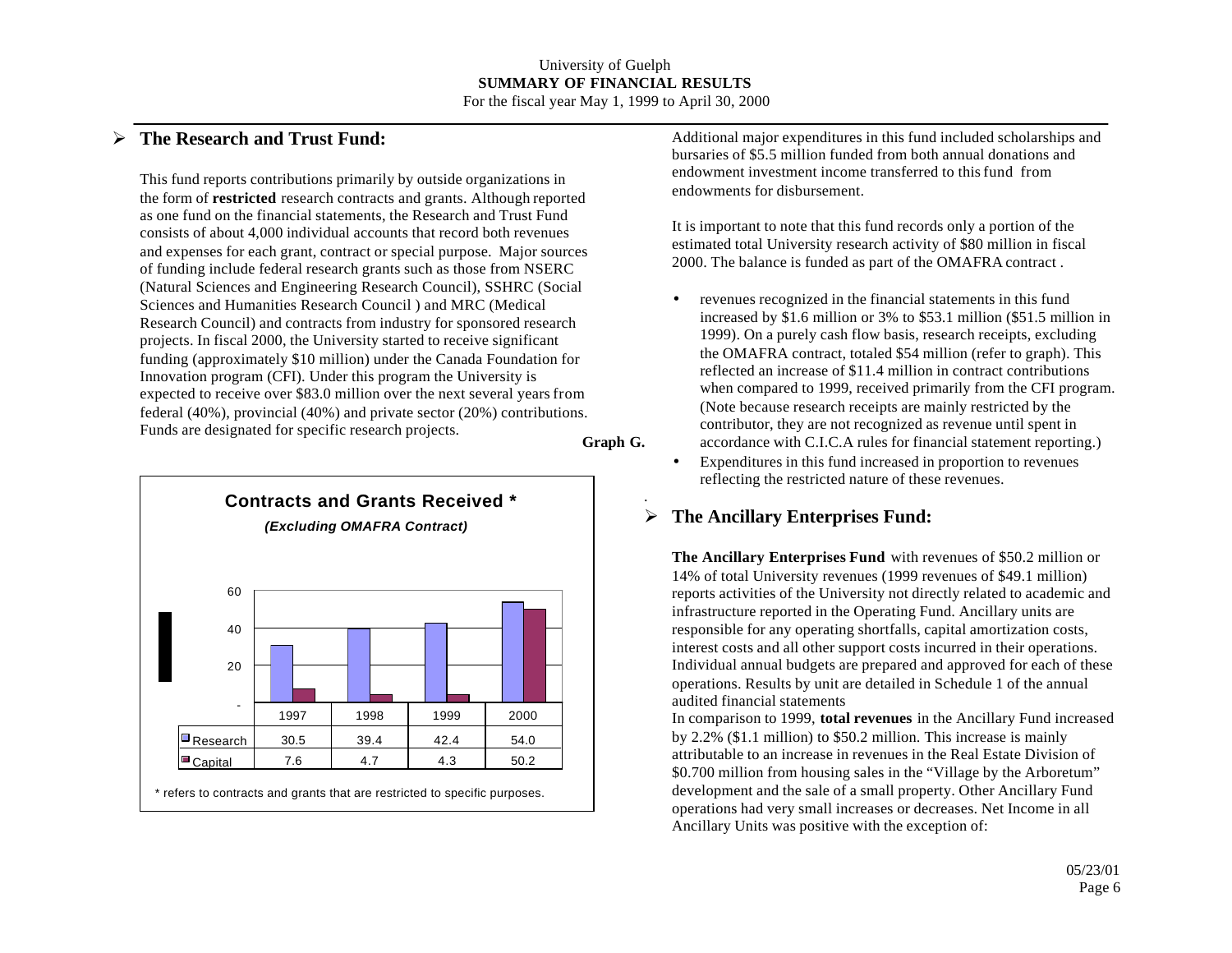- Student Housing Services which recorded a small loss of \$89,000 due to the recognition of negative investment income (recorded using market values) of \$114,000 on fixed income securities held for debt repayment. As these securities will be held until maturity this unrealized loss is not considered permanent and will not negatively impact the unit's ability to make debt repayments. All other operations within the unit recorded a net positive result and the unit allocated an additional \$0.150 million towards its capital reserve increasing the total to \$0.300 million .
- University Centre with a loss of \$79,000 due to investments in minor repairs funded from prior years' surpluses.

## ÿ **The Operating Fund:**

**The Operating Fund** records the revenues and expenses for most of the University's day-to-day academic and institutional infrastructure activities. It is the largest fund with approximately 67% of total University revenues.

**Operating Fund Revenues** (total 2000 revenues of \$235.7 million, (see graph H on next page). Operating grants from MTCU, a contract transfer from OMAFRA (the Ontario Ministry of Agriculture, Food and Rural Affairs) and tuition, both credit and non-credit revenues provide the three largest components of revenue in this fund. Together they account for 38%, 22% and 26% respectively, of total Operating Fund revenues. Remaining revenues of 14% are from miscellaneous sales of goods and services by a variety of academic and service units and investment income.

OMAFRA Contract: Included in the Operating Fund is OMAFRA contract activity (2000 total expenses of \$66.3 million). These expenses are funded from a provincial transfer of \$50.7 million and related miscellaneous revenues from the sale of goods and services and diploma and non-credit enrolments of \$15.6 million. In total the OMAFRA contract equals 28% of total Operating Fund revenues. These revenues and expenses are treated as a separate restricted account within the Operating Fund. This is a requirement of the unique (in the Ontario university system) research and education contract

between the University of Guelph and OMAFRA. On April 1,1997 the contract was significantly expanded under an "enhanced partnership" agreement whereby the University assumed operational responsibility for six units of the Ministry, including three Colleges of Agricultural Technology (CAT's), two laboratories, and a horticultural research station. It should be emphasized that under the terms of the contract with the Ministry, use of OMAFRA funds is restricted for approved contract expenditures. These funds cannot be used for other expenses or supported by other revenues and the contract must be fiscally balanced. It therefore has no impact on the net income of the Operating Fund.

**Operating Fund Expenses** (total of \$215.4 million - see graph I on next page): Salaries and benefits compose 75.6% of total Operating Fund expenses down from 78.1% in fiscal 1999. Salaries (excluding benefits) increased by 2.6% primarily due to negotiated settlements with employee groups. Benefits had declined by a net 28% or \$4.5 million as a result of the pension expense accounting credit offsetting increased employer benefit costs (see earlier note on pension expense on page 2). The next largest expense increase was for scholarship and bursaries which increased 45% or \$1.4 million to \$4.5 million funded from increased tuition.

Overall, the Operating Fund achieved the **four key budgetary** objectives set in 2000:

- 1. Meet the Board approved deficit repayment schedule.
- 2. Identify \$0.950 million to help achieve the 2000/2001 budget target as approved by the Board in April.
- 3. Keep all remaining components of the budget in balance.
- 4. If possible identify funds to guard against unexpected budget adjustments such as the reduction in performance-based operating grants introduced by the province in fiscal 2001 (referred to as a Stabilization Fund first formally identified in the 2000/2001 budget process).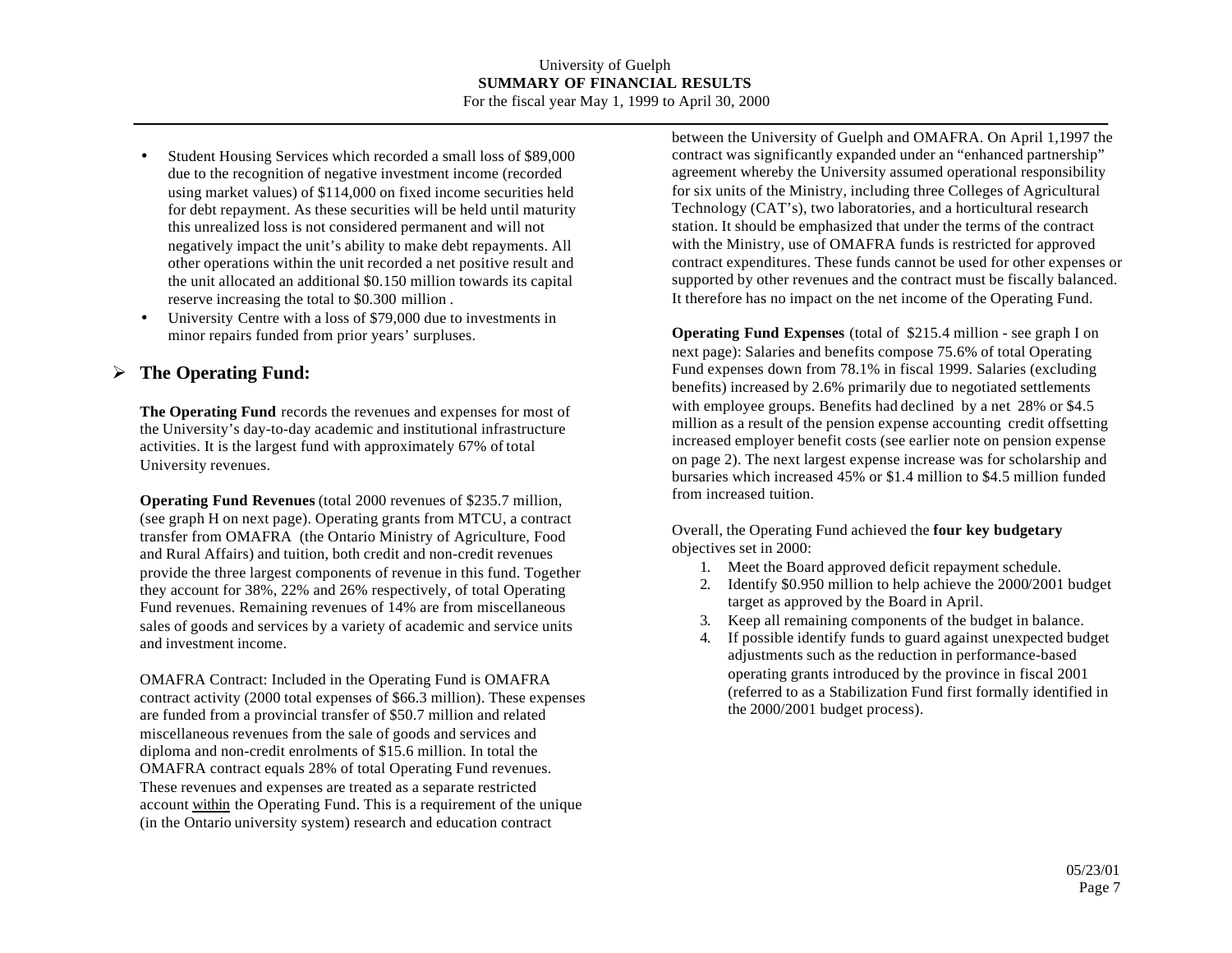• **Repayment of the Operating Deficit:** Total net income in the Operating Fund was \$20.3 (1999 \$18.0 million.) These funds were applied to:

.

- Transfers by departments of \$**10.1 million** to restricted funds mainly for equipment purchases, renovations and capital projects.
- **\$2.2 million** to reduce the deficit, incurred from prior years restructuring costs, to \$8.3 million (\$10.5 million in 1999) in accordance with the Board-mandated deficit repayment schedule.
- Total appropriations in the Operating Fund increased by a net amount of \$**8.0 million** to \$33.8 million. Of the total increase,
	- q \$**7.4 million** was committed for future **pension expense**. The appropriation stands at \$26.8 million at the end of fiscal. Refer to the note on Benefits on page 2 above.)
	- $\Box$  **\$2.0 million** was allocated for the creation of the Stabilization Fund (refer to budget objective #4 above). These funds, which were allocated from institutional revenues and expense savings, will be carried into 2000/2001 to provide for unexpected budget shortfalls or opportunities
	- $\Box$  Partially offsetting the above increase was \$1.3 million less committed for "Appropriations for Supplies and Equipment" reflecting a reduction in funds available for contingencies. Out of total funds in this category of \$4.5 million, \$0.950 million was allocated from institutional net revenues and savings. These funds will be carried into fiscal 2001 to meet the overall University budget target (refer to budget objective #2 above). All remaining appropriations (\$3.55 million) are designated for future departmental purchases such as outstanding purchase orders, renovations and one-time capital projects. The total appropriation in this category as a percentage of expenses is 1.6%, below normal historical levels of 2.5% to 3.5% and policy limits (maximum of 5%.)



Page 8